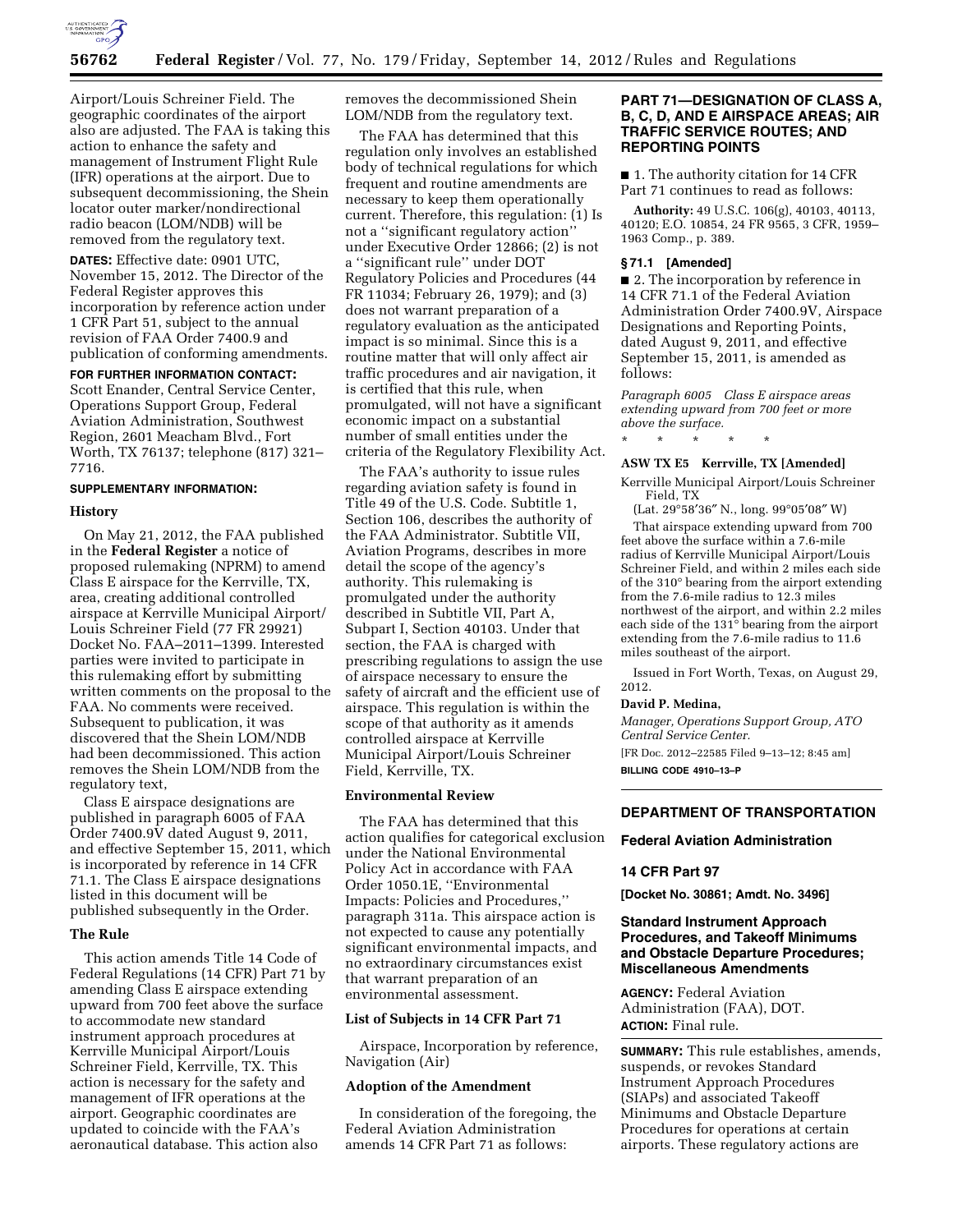needed because of the adoption of new or revised criteria, or because of changes occurring in the National Airspace System, such as the commissioning of new navigational facilities, adding new obstacles, or changing air traffic requirements. These changes are designed to provide safe and efficient use of the navigable airspace and to promote safe flight operations under instrument flight rules at the affected airports.

**DATES:** This rule is effective September 14, 2012. The compliance date for each SIAP, associated Takeoff Minimums, and ODP is specified in the amendatory provisions.

The incorporation by reference of certain publications listed in the regulations is approved by the Director of the Federal Register as of September 14, 2012.

**ADDRESSES:** Availability of matter incorporated by reference in the amendment is as follows:

*For examination*—

1. FAA Rules Docket, FAA Headquarters Building, 800 Independence Avenue SW., Washington, DC 20591;

2. The FAA Regional Office of the region in which the affected airport is located;

3. The National Flight Procedures Office, 6500 South MacArthur Blvd., Oklahoma City, OK 73169 or,

4. The National Archives and Records Administration (NARA). For information on the availability of this material at NARA, call 202–741–6030, or go to: *[http://www.archives.gov/](http://www.archives.gov/federal_register/code_of_federal_regulations/ibr_locations.html) federal*\_*[register/code](http://www.archives.gov/federal_register/code_of_federal_regulations/ibr_locations.html)*\_*of*\_*federal*\_ *regulations/ibr*\_*[locations.html.](http://www.archives.gov/federal_register/code_of_federal_regulations/ibr_locations.html)* 

*Availability*—All SIAPs are available online free of charge. Visit *nfdc.faa.gov*  to register. Additionally, individual SIAP and Takeoff Minimums and ODP copies may be obtained from:

1. FAA Public Inquiry Center (APA– 200), FAA Headquarters Building, 800 Independence Avenue SW., Washington, DC 20591; or

2. The FAA Regional Office of the region in which the affected airport is located.

#### **FOR FURTHER INFORMATION CONTACT:**

Richard A. Dunham III, Flight Procedure Standards Branch (AFS–420) Flight Technologies and Programs Division, Flight Standards Service, Federal Aviation Administration, Mike Monroney Aeronautical Center, 6500 South MacArthur Blvd., Oklahoma City, OK 73169 (Mail Address: P.O. Box 25082 Oklahoma City, OK 73125) telephone: (405) 954–4164.

**SUPPLEMENTARY INFORMATION:** This rule amends Title 14, Code of Federal Regulations, Part 97 (14 CFR part 97) by amending the referenced SIAPs. The complete regulatory description of each SIAP is listed on the appropriate FAA Form 8260, as modified by the National Flight Data Center (FDC)/Permanent Notice to Airmen (P–NOTAM), and is incorporated by reference in the amendment under 5 U.S.C. 552(a), 1 CFR part 51, and § 97.20 of Title 14 of the Code of Federal Regulations.

The large number of SIAPs, their complex nature, and the need for a special format make their verbatim publication in the **Federal Register**  expensive and impractical. Further, airmen do not use the regulatory text of the SIAPs, but refer to their graphic depiction on charts printed by publishers of aeronautical materials. Thus, the advantages of incorporation by reference are realized and publication of the complete description of each SIAP contained in FAA form documents is unnecessary. This amendment provides the affected CFR sections and specifies the types of SIAP and the corresponding effective dates. This amendment also identifies the airport and its location, the procedure and the amendment number.

#### **The Rule**

This amendment to 14 CFR part 97 is effective upon publication of each separate SIAP as amended in the transmittal. For safety and timeliness of change considerations, this amendment incorporates only specific changes contained for each SIAP as modified by FDC/P–NOTAMs.

The SIAPs, as modified by FDC P– NOTAM, and contained in this amendment are based on the criteria contained in the U.S. Standard for Terminal Instrument Procedures (TERPS). In developing these changes to SIAPs, the TERPS criteria were applied only to specific conditions existing at the affected airports. All SIAP amendments in this rule have been previously issued by the FAA in a FDC NOTAM as an emergency action of immediate flight safety relating directly to published aeronautical charts. The circumstances which created the need for all these SIAP amendments requires making them effective in less than 30 days.

Because of the close and immediate relationship between these SIAPs and safety in air commerce, I find that notice and public procedure before adopting these SIAPs are impracticable and contrary to the public interest and,

where applicable, that good cause exists for making these SIAPs effective in less than 30 days.

# **Conclusion**

The FAA has determined that this regulation only involves an established body of technical regulations for which frequent and routine amendments are necessary to keep them operationally current. It, therefore—(1) is not a ''significant regulatory action'' under Executive Order 12866; (2) is not a ''significant rule'' under DOT regulatory Policies and Procedures (44 FR 11034; February 26, 1979); and (3) does not warrant preparation of a regulatory evaluation as the anticipated impact is so minimal. For the same reason, the FAA certifies that this amendment will not have a significant economic impact on a substantial number of small entities under the criteria of the Regulatory Flexibility Act.

# **List of Subjects in 14 CFR Part 97**

Air Traffic Control, Airports, Incorporation by reference, and Navigation (Air).

Issued in Washington, DC, on August 31, 2012.

#### **Ray Towles,**

*Deputy Director, Flight Standards Service.* 

# **Adoption of the Amendment**

Accordingly, pursuant to the authority delegated to me, Title 14, Code of Federal regulations, Part 97, 14 CFR part 97, is amended by amending Standard Instrument Approach Procedures, effective at 0901 UTC on the dates specified, as follows:

# **PART 97—STANDARD INSTRUMENT APPROACH PROCEDURES**

■ 1. The authority citation for part 97 continues to read as follows:

**Authority:** 49 U.S.C. 106(g), 40103, 40106, 40113, 40114, 40120, 44502, 44514, 44701, 44719, 44721–44722.

■ 2. Part 97 is amended to read as follows:

## **§§ 97.23, 97.25, 97.27, 97.29, 97.31, 97.33, 97.35 [Amended]**

By amending: § 97.23 VOR, VOR/ DME, VOR or TACAN, and VOR/DME or TACAN; § 97.25 LOC, LOC/DME, LDA, LDA/DME, SDF, SDF/DME; § 97.27 NDB, NDB/DME; § 97.29 ILS, ILS/DME, MLS, MLS/DME, MLS/RNAV; § 97.31 RADAR SIAPs; § 97.33 RNAV SIAPs; and § 97.35 COPTER SIAPs, Identified as follows:

*\* \* \* Effective Upon Publication*